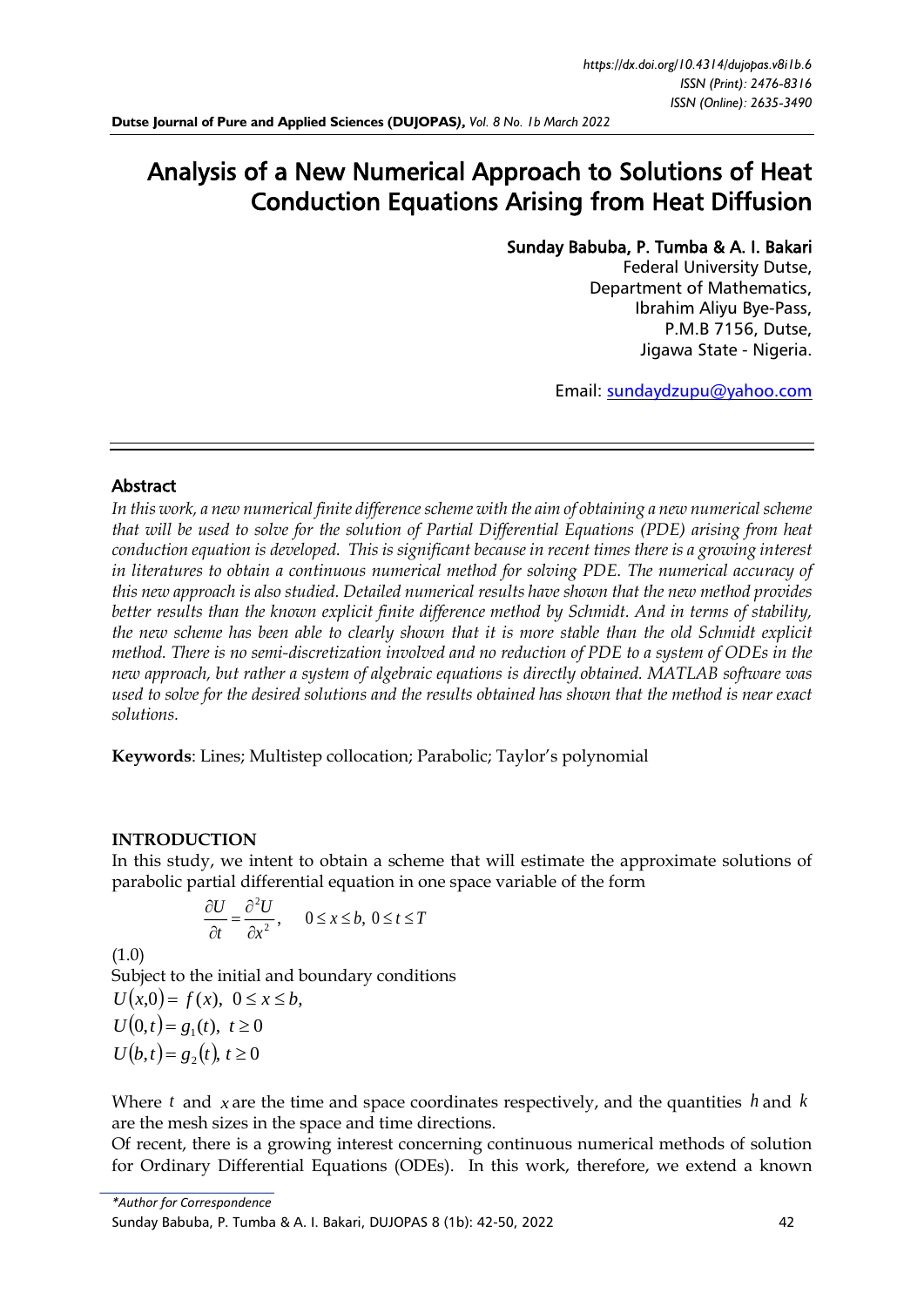continuous numerical method of solving ODEs to solve for the solution of heat conduction equations in the form of eqn. (1.0). This is achieved by imploring the collocation and interpolation method on PDEs directly over multi steps along lines which results in the reduction of the PDEs to a system of ODEs. We intend to solve this large system of coupled ODEs arising from the reduction method by a semi – discretization (Adam & David, 2002; Awoyemi, 2002; Awoyemi, 2003)

#### **The Solution Method**

To set up the solution method, we follow Odekunle (2008), where he postulated that in doing so you subdivide the interval  $0 \le x \le b$  into *N* equal subintervals by the grid points  $x_m = mh$ ,  $m = 0,..., N$  where  $Nh = b$ . On these meshes we seek  $l$  – step approximate solutions  $U(x,t)$  of the form

$$
U(x,t) = \sum_{r=0}^{p-2} a_r Q_r(x,t), \qquad x \in [x_m, x_{m+l}]
$$
\n(2.0)

such that  $0 = x_0 < ... < x_m < ... < x_N = b$ . To do this, we must implore a basis function say  $Q_r(x,t)$ ,  $r = 0,..., p-2$  which are assumed known, and  $a_r$  are constants that we need to determine and we assume that  $p \leq l + s$ , where s is the number of collocation points. The equality holds if the number of interpolation points used is equal to *l* (Bao, Jaksch, & Markowich, 2003). There will be flexibility in the choice of the basis function  $Q_r(x,t)$  as may be desired for specific application. For this work, we consider the Taylor's polynomial  $Q_r(x,t) = x^r t^r$ . The interpolation values  $U_{m,n},...,U_{m+l-1,n}$  are assumed to have been determined from previous steps, while the method seeks to obtain *<sup>U</sup>m*+*l*,*<sup>n</sup>* ( Benner & Mena ,2004; Bensoussan, Prato, Delfour & Mitter, 2007).

To obtain the required scheme we follow the work of Biazar & Ebrahimi (2005) which pointed out that we apply the above interpolation conditions on eqn. (2.0) to obtain

$$
a_0 Q_0(x_{m+g}, t_n) + \dots + a_{p-2} Q_{p-2}(x_{m+g}, t_n) = U(x_{m+g}, t_n), \text{ where } g = -\frac{1}{15} \left(\frac{1}{15}\right)l - \frac{44}{15}
$$
 (2.1)

We then write eqn.  $(2.1)$  as a simple matrix equation in the augmented form as,

$$
\left[\begin{array}{cccc} Q_0\left(x_{m-\frac{1}{15}},t_n\right) & \dots & Q_{p-2}\left(x_{m-\frac{1}{15}},t_n\right) \\ \dots & \dots & \dots \\ \dots & \dots & \dots \\ \dots & \dots & \dots \\ \dots & \dots & \dots \\ Q_0\left(x_{m+l-\frac{44}{15}},t_n\right) & \dots & Q_{p-2}\left(x_{m+l-\frac{44}{15}},t_n\right) \end{array}\right] \left[\begin{array}{c} a_0 \\ \dots \\ \dots \\ a_{p-2} \end{array}\right] = \left[\begin{array}{c} U(x_{m-\frac{1}{15}},t_n) \\ \dots \\ \dots \\ U(x_{m+l-\frac{44}{15}},t_n) \end{array}\right]
$$
\n(2.2)

Using three interpolation points and one collocation point, implies that  $s = 1$ ,  $p = 4$ ,  $l = 3$ and  $r = 0,1,2$ . Substituting  $p$  in eqn. (2.1) we obtain,

$$
a_0 Q_0(x_{m+g}, t_n) + a_1 Q_1(x_{m+g}, t_n) + a_2 Q_2(x_{m+g}, t_n) = U_{m+g},
$$
\n<sup>(2.3)</sup>

Substituting *l* in *g*, we have  $g = -\frac{1}{15}$ , 0,  $\frac{1}{15}$  $\frac{1}{15}$ ,0, $\frac{1}{15}$ *g* <sup>=</sup> <sup>−</sup>

Putting the values of  $g$  in eqn. (2.3) and writing it as matrix in an augmented form we have,

Sunday Babuba, P. Tumba & A. I. Bakari, DUJOPAS 8 (1b): 42-50, 2022 43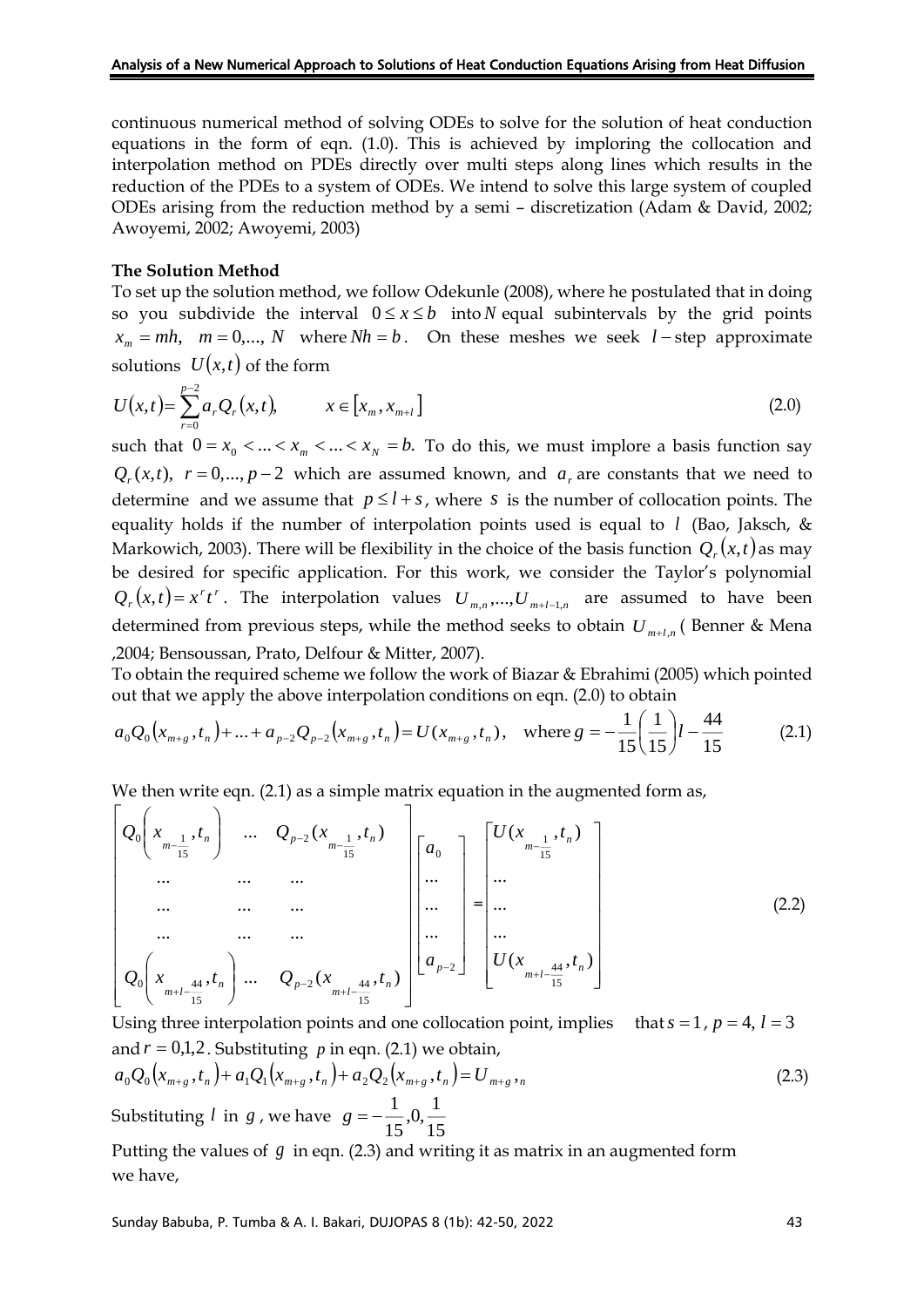$$
\begin{bmatrix}\nQ_0\left(x_{m-\frac{1}{15}},t_n\right) & Q_1\left(x_{m-\frac{1}{15}},t_n\right) & Q_2\left(x_{m-\frac{1}{15}},t_n\right) \\
Q_0\left(x_m,t_n\right) & Q_1\left(x_m,t_n\right) & Q_2\left(x_m,t_n\right) \\
Q_0\left(x_{m+\frac{1}{15}},t_n\right) & Q_1\left(x_{m+\frac{1}{15}},t_n\right) & Q_2\left(x_{m+\frac{1}{15}},t_n\right)\n\end{bmatrix}\n\begin{bmatrix}\na_0 \\
a_1 \\
a_3\n\end{bmatrix}\n=\n\begin{bmatrix}\nU(x_{m-\frac{1}{15}},t_n) \\
U(x_m,t_n) \\
U(x_{m+\frac{1}{15}},t_n)\n\end{bmatrix} (2.4)
$$

From eqn. (2.4) we obtain the following values

$$
Q_{0}\left(x_{m-\frac{1}{15}},t_{n}\right) = 1 \t Q_{1}\left(x_{m-\frac{1}{15}},t_{n}\right) = x_{m-\frac{1}{15}}t_{n} \t Q_{2}\left(x_{m-\frac{1}{15}},t_{n}\right) = x^{2}m-\frac{1}{15}t^{2}n
$$
  
\n
$$
Q_{0}\left(x_{m},t_{n}\right) = 1 \t Q_{1}\left(x_{m},t_{n}\right) = x_{m}t_{n} \t Q_{2}\left(x_{m},t_{n}\right) = x^{2}m^{2}\frac{1}{15}t^{2}n
$$
  
\n
$$
Q_{0}\left(x_{m+\frac{1}{15}},t_{n}\right) = 1 \t Q_{1}\left(x_{m+\frac{1}{15}},t_{n}\right) = x_{m+\frac{1}{15}}t_{n} \t Q_{2}\left(x_{m+\frac{1}{15}},t_{n}\right) = x^{2}m+\frac{1}{15}t_{n}^{2}
$$
  
\n
$$
Q_{1}\left(x_{m+\frac{1}{15}},t_{n}\right) = x_{m+\frac{1}{15}}t_{n} \t Q_{2}\left(x_{m+\frac{1}{15}},t_{n}\right) = x^{2}m+\frac{1}{15}t_{n}^{2}
$$
  
\n
$$
Q_{2}\left(x_{m+\frac{1}{15}},t_{n}\right) = x^{2}m+\frac{1}{15}t^{2}
$$
  
\n(2.6)

Putting the values in eqn. (2.6) in eqn. (2.4) we obtain

$$
\begin{bmatrix} 1 & x_{m-\frac{1}{15}}t_n & x^2m-\frac{1}{15}t^2n \\ 1 & x_mt_n & x^2mt^2n \\ 1 & x_{m+\frac{1}{15}}t_n & x^2m+\frac{1}{15}t^2n \end{bmatrix} \begin{bmatrix} a_0 \\ a_1 \\ a_2 \end{bmatrix} = \begin{bmatrix} U_{m-\frac{1}{15},n} \\ U_{m,n} \\ U_{m+\frac{1}{15},n} \end{bmatrix}
$$
(2.7)

We solve eqn.  $(2.7)$  by Gaussian elimination method to obtain the value of  $a_2$  as

$$
a_2 = \frac{225\left(U_{m+\frac{1}{15},n} + U_{m-\frac{1}{15},n} - 2U_{m,n}\right)}{2h^2t^2_n},
$$
  
We then substitute  $r = 0,1,2$  in eqn. (2.0) to obtain  

$$
U(x,t) = a_0Q_0 + a_1Q_1 + a_2Q_2
$$
 (2.8)

By substituting  $Q_0$ ,  $Q_1$  *and*  $Q_2$  in eqn. (2.8) we obtain

(2.9)

Substituting the value of  $a_2$  in eqn. (2.9) we have

$$
U(x,t) = a_0 + a_1xt + x^2t^2 \left( \frac{225U_{m+\frac{1}{15},n} + 225U_{m-\frac{1}{15},n} - 450U_{m,n}}{2h^2t^2}\right)
$$
(2.10)

Taken the first and second derivatives of eqn. (2.10) with respect to *x* we have

$$
U'(x,t) = aa_1t + 2xt^2 \left( \frac{225U_{m+\frac{1}{15},n} + 225U_{m-\frac{1}{15},n} - 450U_{m,n}}{2h^2t^2 n} \right)
$$
  

$$
U''(x,t) = 2t^2 \left( \frac{225U_{m+\frac{1}{15},n} + 225U_{m-\frac{1}{15},n} - 450U_{m,n}}{h^2t^2 n} \right)
$$
(2.11)

we collocate eqn. (2.11) at  $t = t_n$  to arrive at

Sunday Babuba, P. Tumba & A. I. Bakari, DUJOPAS 8 (1b): 42-50, 2022 44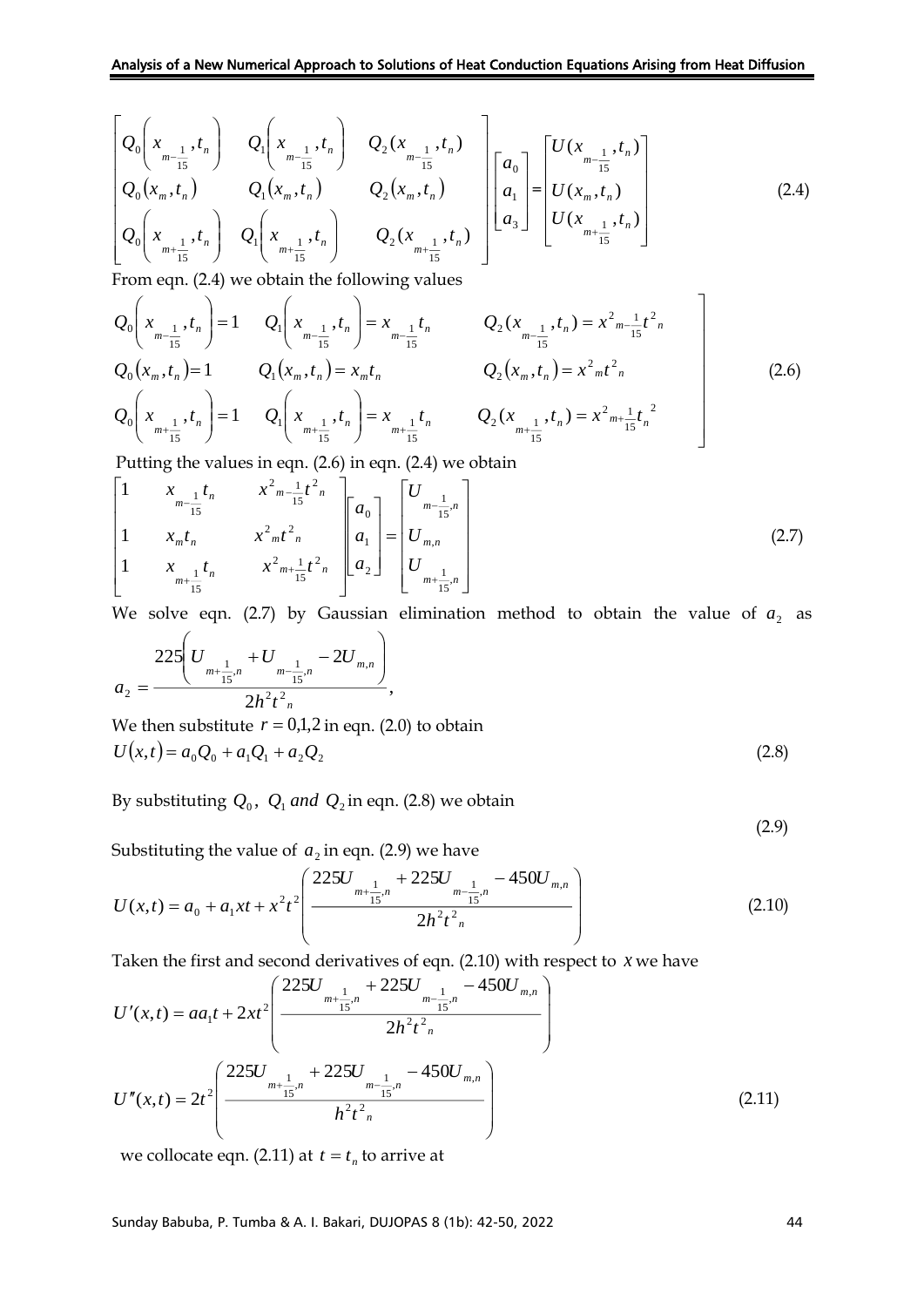$$
U''(x,t) = 2\left(\frac{225U_{m+\frac{1}{15},n} + 225U_{m-\frac{1}{15},n} - 450U_{m,n}}{h^2}\right)
$$
(2.12)

Similarly, we reverse the roles of  $x$  and  $t$  in eqn. (2.0), and we also subdivide the interval  $0 \le t \le T$  into y equal subintervals by the grid points  $t_n = nk$ ,  $n = 0,..., y$  where  $yk = T$ (Dehghan, 2003). On these meshes we seek  $l$  – step approximate solution to  $U(x,t)$  of the form

$$
U(x,t) = \sum_{r=0}^{p-2} a_r q_r(x,t), \qquad t \in [t_n, t_{n+l}]
$$
\n(2.13)

Such that  $0 = t_0 < ... < t_n < ... < t_y = T$ . Again we implore the services of another basis function say  $q_r(x,t)$ ,  $r = 0,..., p-2$  which are assumed known,  $a_r$  are constants to be determined. We assume  $p \leq l + s$ , where s is the number of collocation points. The equality in equation holds only if the number of interpolation points used is equal to *l* . There will be flexibility in the

choice of the basis function  $q_r(x,t)$  as may be desired for specific application. For this method, we consider the Taylor's polynomial giving by  $q_r(x,t) = x^r t^r$ . The interpolation values  $U_{m,n},...,U_{m,n+l-1}$  are assumed to have been determined from previous steps, while the method seeks to obtain *U<sup>m</sup>*,*n*+*<sup>l</sup>* (Eyaya, 2010; Penzl, 2000; Pierre, 2008).

Richard et al., (2001) suggested that to obtain our required scheme we apply the above interpolation conditions on eqn. (2.11) to obtain

$$
a_0 q_0(x_m, t_{n+f}) + ... + a_{p-2} q_{p-2}(x_m, t_{n+f}) = U(x_m, t_{n+f}), \text{ we assume } f = 0 \left(\frac{1}{15}\right)l - \frac{29}{15} \tag{2.14}
$$

We can write (2.14) as a simple matrix equation in an augmented form as

$$
\begin{bmatrix}\n q_0(x_m, t_n) & \dots & q_{p-2}(x_m, t_n) \\
 \dots & \dots & \dots & \dots \\
 \dots & \dots & \dots & \dots \\
 q_0(x_m, t_{n+l-\frac{29}{15}}) & \dots & q_{p-2}(x_m, t_{n+l-\frac{29}{15}})\n\end{bmatrix}\n\begin{bmatrix}\n a_0 \\
 \dots \\
 a_{p-2}\n\end{bmatrix}\n\begin{bmatrix}\n U(x_m, t_n) \\
 \dots \\
 U(x_m, t_{n+l-\frac{29}{15}})\n\end{bmatrix}
$$
\n(2.15)

Using two interpolation points and one collocation point in eqn. (2.15) implies that  $p = 3, r = 0, 1$   $l = 2$  and  $f = 0, \frac{1}{15}$  $f = 0, \frac{1}{16}$ , and by substitution eqn.(2.15) becomes

$$
\begin{bmatrix} q_0(x_m, t_n) & q_1(x_m, t_n) \\ q_0\left(x_m, t_{n+\frac{1}{15}}\right) & q_1\left(x_m, t_{n+\frac{1}{15}}\right) \end{bmatrix} \begin{bmatrix} a_0 \\ a_1 \end{bmatrix} = \begin{bmatrix} U(x_m, t_n) \\ U(x_m, t_{n+\frac{1}{15}}) \end{bmatrix}
$$
(2.16)

From eqn. (2.14) we obtain the following values: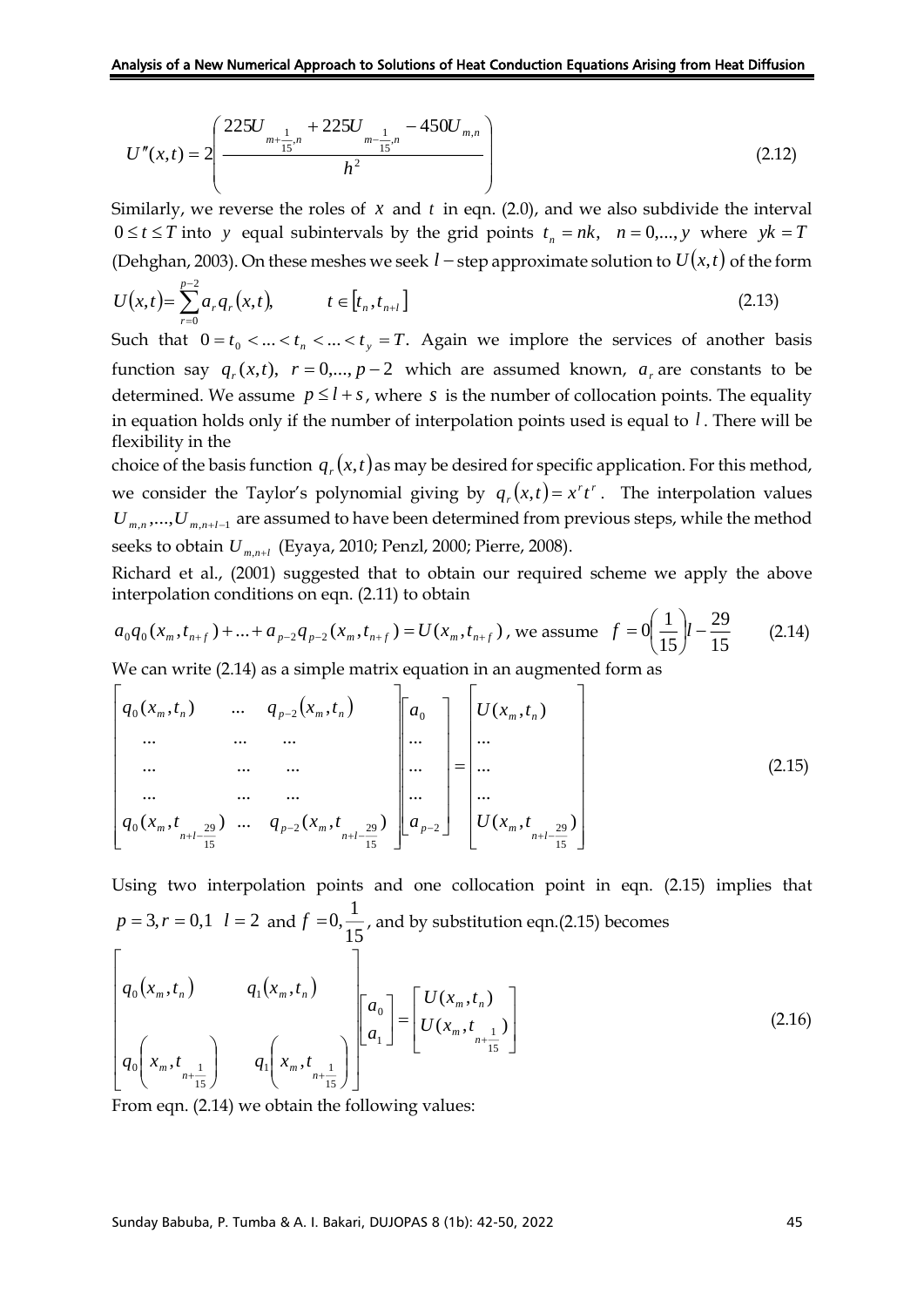$$
Q_0(x_m, t_n) = 1 \t Q_1(x_m, t_n) = x_m t_n
$$
  
\n
$$
Q_0(x_m, t_{n+\frac{1}{15}}) = 1 \t Q_1(x_m, t_{n+\frac{1}{15}}) = x_m t_{n+\frac{1}{15}}
$$
\n(2.17)

Substituting the values of eqn. (2.17) into eqn. (2.16), we have this below matrix

$$
\begin{bmatrix} 1 & x_m t_n \\ 1 & x_m t_{n+\frac{1}{15}} \end{bmatrix} \begin{bmatrix} a_0 \\ a_1 \end{bmatrix} = \begin{bmatrix} U_{m,n} \\ U_{m,n+\frac{1}{15}} \end{bmatrix} \tag{2.18}
$$

Solving eqn.  $(2.18)$  for value of  $a_1$  we obtain

$$
a_1 = \frac{15U_{m,n+\frac{1}{15}} - 15U_{m,n}}{kx_m}
$$

Again, when we substitute  $r = 0,1$ , into eqn. (2.13), we obtain

$$
U(x,t) = a_0 q_0 + a_1 q_1 \tag{2.19}
$$

By substituting the values of  $a_1, q_0, q_1$  in equation (2.19) we have

$$
U(x,t) = a_0 + 15xt \frac{\left(U_{m,n+\frac{1}{15}} - U_{m,n}\right)}{kx_m}
$$
\n(2.20)

Taken the first derivatives of equation (2.20) with respect to *t* we obtain

$$
U'(x,t) = 15x \left( \frac{U_{m,n+\frac{1}{15}} - U_{m,n}}{kx_m} \right)
$$
 (2.21)

We collocate eqn. (2.21) at  $x = x_m$  to yield

$$
U'(x,t) = 15\left(\frac{U_{m,n+\frac{1}{15}} - U_{m,n}}{k}\right)
$$
 (2.22)

But from eqn. (1.0) it is clear that eqn. (2.22) is equal to eqn. (2.10), which implies that

$$
15\frac{\left(U_{m,n+\frac{1}{15}}-U_{m,n}\right)}{k} = 2\left(\frac{225U_{m+\frac{1}{15}n} + 225U_{m-\frac{1}{15}n} - 450U_{m,n}}{h^2}\right),
$$
 manipulating mathematically

and putting,  $r = \frac{h}{h^2}$  $r = \frac{k}{\sqrt{2}}$  we obtain

$$
U_{m,n+\frac{1}{15}} = (1-30r)U_{m,n} + 15r\left(U_{m+\frac{1}{15},n} + U_{m-\frac{1}{15},n}\right)
$$
\n(2.23)

Eqn. (2.23) is a new numerical scheme for solving the heat equation.

To illustrate the viability of this method, we use it to solve two problems (5.1) and (5.2) respectively with known exact solutions.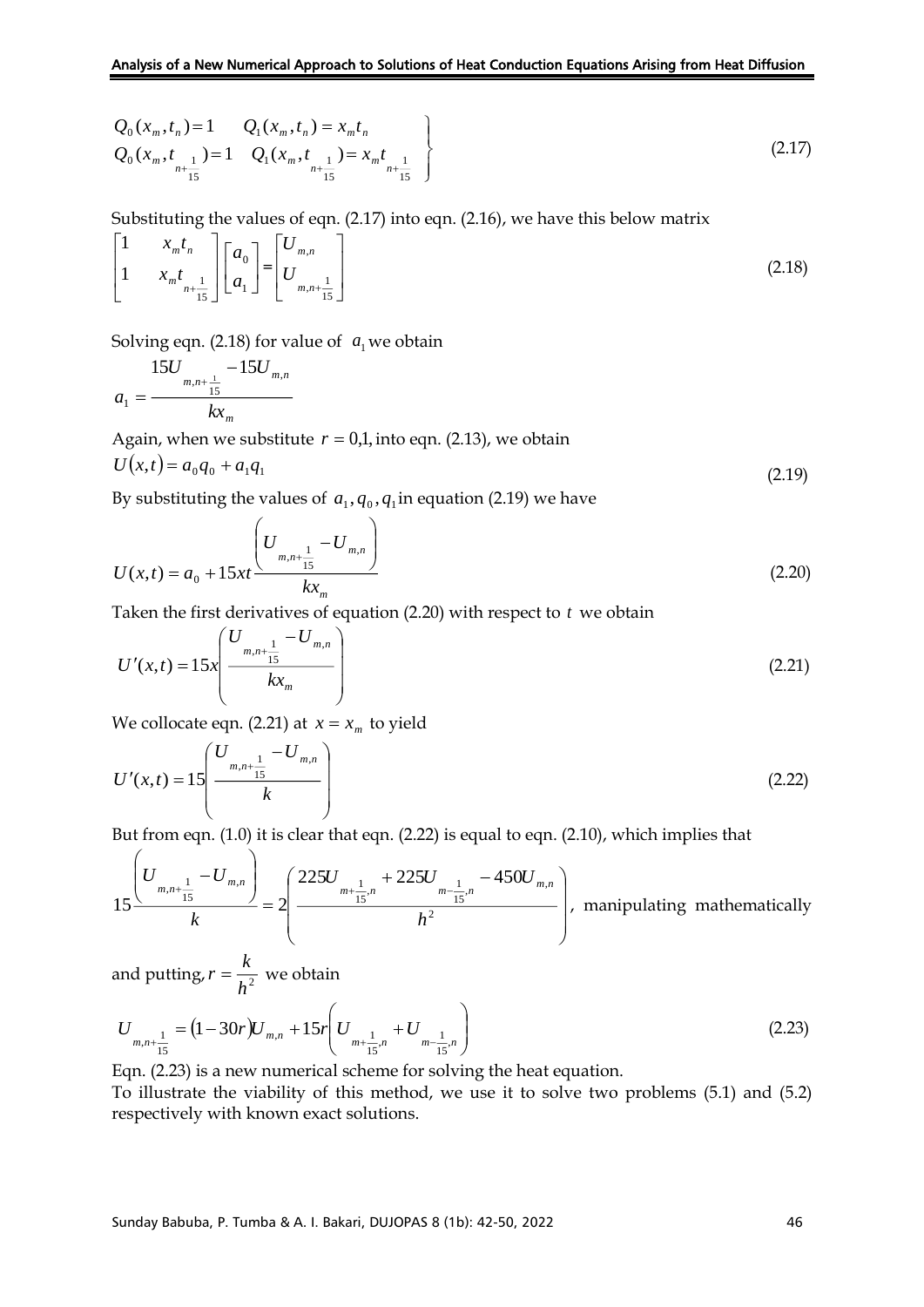#### **Stability Analysis**

To find the stability condition for eqn. (2.23) we follow Odekunle (2006), which say that in order for us to successfully obtain the stability condition, we let *Mh* <sup>=</sup>1, and denote the errors at the grid points in the range  $-1 \le x \le 1$ , at  $t = 0$  by  $Z(mh) = Z_m^{\,0} (m = 0,1,2,...,M)$ .

Now, since  $Z_{m}^{\;\;\;n}$  satisfies the original difference equation, we get

$$
Z_{m,n+\frac{1}{15}} = (1-30r)Z_{m,n} + 15r\left(Z_{m+\frac{1}{15},n} + Z_{m-\frac{1}{15},n}\right)
$$
\n(3.1)

Let the solution of the finite difference equation which reduces to  $e^{i\beta x}$  be,

 $Z_m^{\ \ n} = e^{\alpha n k} e^{i\beta m h}$ (3.2)

Substituting eqn. (3.2) in eqn. (3.1) and carrying out mathematical manipulations we obtain,

$$
e^{\frac{ak}{15}} = 1 - 30r + 15r \left( e^{\frac{i\beta h}{15}} + e^{-\frac{i\beta h}{15}} \right)
$$
 (3.3)

Let  $e^{15}$  $e^{\frac{\alpha}{1}}$  $=\xi$ , then by manipulation again, we obtain

$$
\xi = 1 - 60r \sin^2 \frac{\beta h}{30} \tag{3.4}
$$

Eqn. (3.4) is called the amplification error of the equation (Yildiz & Subasi, 2001).

Thus for stability,  $|\xi| \leq 1$ , hence we have  $-1 \leq 1-60r \sin^2 \frac{P^2}{20} \leq 1$ 30  $-1 \leq 1 - 60r \sin^2 \frac{\beta h}{\lambda} \leq 1$ , and by manipulation, we

have

$$
r\sin^2\frac{\beta h}{30} \le \frac{1}{30}, \text{ and } r \le \frac{1}{30}, \text{ since } \sin^2\frac{\beta h}{30} \le 1.
$$

Hence the equation is conditionally stable if  $r \leq \frac{1}{30}$  $r \leq \frac{1}{\cdot}$ 

#### **Error Analysis**

From our equation we have

$$
U_{m,n+\frac{1}{15}} - (1 - 30r)U_{m,n} - 15r\left(U_{m+\frac{1}{15},n} + U_{m-\frac{1}{15},n}\right) = 0
$$
\n(4.1)

From eqn. (4.1) we find Taylor's expansion of  $U_{m,n+\frac{1}{2}},~U_{m+\frac{1}{2},n},U_{m-\frac{1}{2},n}$ , 15  $\frac{1}{15}$ , n  $\sim m-\frac{1}{15}$ 1 15  $\frac{1}{n^{n+1}}$ ,  $U_{\frac{n-1}{m-1},n}$  and by substitution

into eqn. (4.1) and manipulating mathematically we obtain

$$
U_{m,n+\frac{1}{15}} - (1 - 30r)U_{m,n} - 15r \left( U_{m+\frac{1}{15},n} + U_{m-\frac{1}{15},n} \right) = \frac{k^2}{450} \left( \frac{\partial^2 U}{\partial t^2} - \frac{1}{90r} \frac{\partial^4 U}{\partial t^4} \right)_{m,n} + \dots
$$
(4.2)

Also, we have the difference equation to be,

$$
\overline{U}_{m,n+\frac{1}{15}} - (1-30r)\overline{U}_{m,n} - 15r\left(\overline{U}_{m+\frac{1}{15},n} + \overline{U}_{m-\frac{1}{15},n}\right) = 0
$$
\n(4.3)

Subtracting eqn. (4.3) from eqn. (4.2) we obtain the error equation to be,

$$
Z_{m,n+\frac{1}{15}} - (1-30r)Z_{m,n} - 11r\left(Z_{m+\frac{1}{15},n} + Z_{m-\frac{1}{15},n}\right) = \frac{k^2}{450}\left(\frac{\partial^2 U}{\partial t^2} - \frac{1}{90r}\frac{\partial^4 U}{\partial t^4}\right)_{m,n} + \dots
$$
(4.4)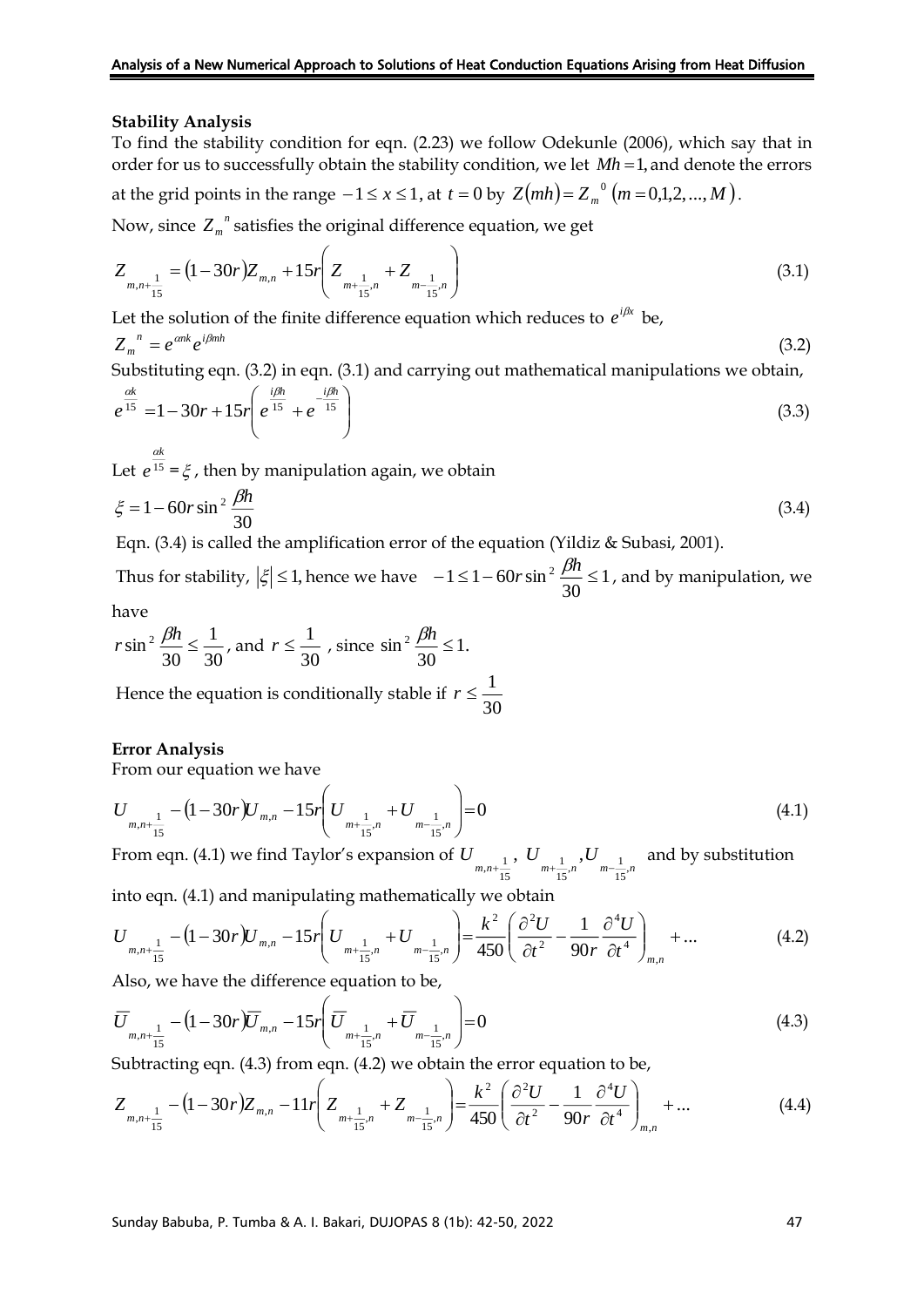The quantity  $\frac{\pi}{450} \left( \frac{\sigma}{\partial t^2} - \frac{1}{90r} \frac{\sigma}{\partial t^4} \right)$  +... 1 450  $\partial t^2$  90r  $\partial t^4$ 4 2 2  $( 2 )$  $\Bigg)_{m,n}$  $\backslash$  $\overline{\phantom{a}}$ J ſ д  $\frac{\partial^2 U}{\partial t^2} - \frac{1}{90r} \frac{\partial^2 U}{\partial x^2}$ д *m n t U t r r*  $\frac{k^2}{k^2} \left( \frac{\partial^2 U}{\partial x^2} - \frac{1}{\partial y^2} \frac{\partial^2 U}{\partial z^4} \right)$  + ... in eqn. (4.4) is called the local truncation error

of the difference formula

$$
\overline{U}_{m,n+\frac{1}{15}} = (1-30r)\overline{U}_{m,n} + 15r \left( \overline{U}_{m+\frac{1}{15},n} + \overline{U}_{m-\frac{1}{15},n} \right), \text{ while}
$$
\n
$$
\frac{k^2}{450} \left( \frac{\partial^2 U}{\partial t^2} - \frac{1}{90r} \frac{\partial^4 U}{\partial t^4} \right)_{m,n} \text{ is the principal part of the truncation error (Zheyin & Qiang, 2012)}
$$

The method is of order  $k^2 + kh^2$ 

## **Numerical Examples**

In this section we give some numerical examples to compute approximate solutions for equation (1.0) by the method discussed in this paper. This is in order to test the numerical accuracy of the new method. To achieve this, we follow Richard et al., (2001) and Saumaya et al., (2012), we truncate the Taylor's polynomial after second order and use it as the basis function for the computation. The resultant interpolant is used to solve the following test problems.

Example 5.1

Use the scheme to approximate the solution to the heat equation

$$
\frac{\partial U}{\partial t} - \frac{\partial^2 U}{\partial x^2} = 0, \quad 0 < x < 1 \quad 0 < t
$$
\n
$$
U(0, t) = U(1, t) = 0, \quad t > 0
$$
\n
$$
U(x, 0) = \sin \pi x, \qquad 0 \le x \le 1
$$

| $\mathcal{X}$ | Computed solution | solution<br>Exact | Schmidt Method | Errors      |               |
|---------------|-------------------|-------------------|----------------|-------------|---------------|
|               | U(x,t)            | U(x,t)            | U(x,t)         | New Method  | Schmidt       |
|               |                   |                   |                |             | Method        |
| $\Omega$      | $\Omega$          | $\theta$          | $\Omega$       | $\Omega$    | $\Omega$      |
| 0.1           | 0.308008706       | 0.308002141       | 0.307963277    | $6.6 X E-6$ | $2.1 X E-4$   |
| 0.2           | 0.585867367       | 0.585854886       | 0.58577788     | $1.2 X E-5$ | $4.0 X E-4$   |
| 0.3           | 0.806377253       | 0.806360073       | 0.806254085    | $1.7 X E-5$ | $5.6 X E-4$   |
| 0.4           | 0.947953314       | 0.947932118       | 0.947808521    | $2.0 X E-5$ | $6.6 X E-4$   |
| 0.5           | 0.996737101       | 0.996715865       | 0.996584857    | $2.1 X E-5$ | $1.2 X E - 4$ |
| 0.6           | 0.947953314       | 0.947932118       | 0.947808521    | $2.0 X E-5$ | $6.6 X E-4$   |
| 0.7           | 0.806377253       | 0.806360073       | 0.806254085    | $1.7 X E-5$ | $5.6 X E-4$   |
| 0.8           | 0.585867367       | 0.585854886       | 0.58577788     | $1.2 X E-5$ | $4.0 X E-4$   |
| 0.9           | 0.398221058       | 0.308002141       | 0.307963277    | $6.6 X E-6$ | $2.1 X E-4$   |
| 1.0           | 0                 | $\left($          | 0              | $\theta$    | $\Omega$      |

Example 5.2 Use the scheme to approximate the solution to the heat equation

$$
\frac{\partial U}{\partial t} - \frac{\partial^2 U}{\partial x^2} = 0, \ 0 < t
$$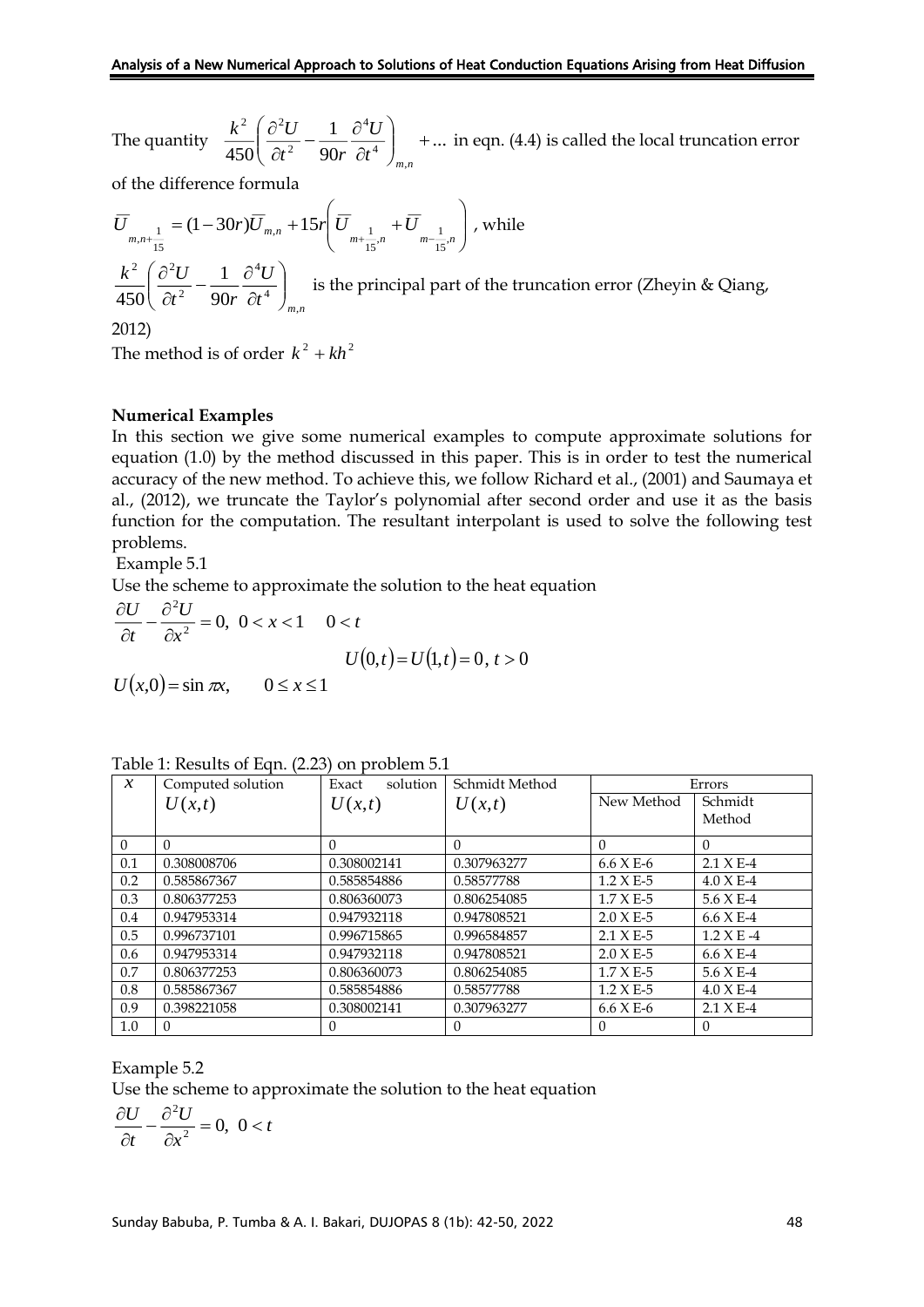$$
U(-1,t) = U(1,t) = 0, t > 0
$$

$$
U(x,0) = \cos\left(\frac{\pi x}{2}\right), \ -1 \le x \le 1, t = 0
$$

#### Table 2: Results of Eqn. (2.23) on problem 5.2

|                            | $U(-1,t) = U(1,t) = 0, t > 0$                                      |                                                                                                                                                                                                                                                                                                                                                                                                                                                                                                                                                                                                                                                                                                                                                             |                         |                       |                         |  |
|----------------------------|--------------------------------------------------------------------|-------------------------------------------------------------------------------------------------------------------------------------------------------------------------------------------------------------------------------------------------------------------------------------------------------------------------------------------------------------------------------------------------------------------------------------------------------------------------------------------------------------------------------------------------------------------------------------------------------------------------------------------------------------------------------------------------------------------------------------------------------------|-------------------------|-----------------------|-------------------------|--|
|                            | $U(x,0) = \cos\left(\frac{\pi x}{2}\right), -1 \le x \le 1, t = 0$ |                                                                                                                                                                                                                                                                                                                                                                                                                                                                                                                                                                                                                                                                                                                                                             |                         |                       |                         |  |
|                            | Table 2: Results of Eqn. (2.23) on problem 5.2                     |                                                                                                                                                                                                                                                                                                                                                                                                                                                                                                                                                                                                                                                                                                                                                             |                         |                       |                         |  |
| $\boldsymbol{\mathcal{X}}$ | <b>Exact Solution</b>                                              | Computed Solution                                                                                                                                                                                                                                                                                                                                                                                                                                                                                                                                                                                                                                                                                                                                           | Schmidt                 | Errors                |                         |  |
|                            | U(x,t)                                                             | U(x,t)                                                                                                                                                                                                                                                                                                                                                                                                                                                                                                                                                                                                                                                                                                                                                      | method                  | New<br>Method         | Schmidt Method          |  |
|                            |                                                                    |                                                                                                                                                                                                                                                                                                                                                                                                                                                                                                                                                                                                                                                                                                                                                             |                         |                       |                         |  |
| $-1.0$                     | $\theta$                                                           | 0                                                                                                                                                                                                                                                                                                                                                                                                                                                                                                                                                                                                                                                                                                                                                           | $\Omega$                | $\theta$              | $\theta$                |  |
| $-0.75$                    | 0.380721639                                                        | 0.380741429                                                                                                                                                                                                                                                                                                                                                                                                                                                                                                                                                                                                                                                                                                                                                 | 0.380659316             | 1.9 X E-5             | 4.2 X E-4               |  |
| $-0.50$                    | 0.703481860                                                        | 0.703518427                                                                                                                                                                                                                                                                                                                                                                                                                                                                                                                                                                                                                                                                                                                                                 | 0.703366704             | 3.7 X E-5             | 7.9 X E -4              |  |
| $-0.25$                    | 0.919143346                                                        | 0.919191122                                                                                                                                                                                                                                                                                                                                                                                                                                                                                                                                                                                                                                                                                                                                                 | 0.918992885             | $4.8$ X E-5           | $1.0$ X E-3             |  |
| $\theta$                   | 0.994873588                                                        | 0.994925302                                                                                                                                                                                                                                                                                                                                                                                                                                                                                                                                                                                                                                                                                                                                                 | 0.995899602             | $5.2$ X E-5           | $2.3 X E-3$             |  |
| 0.25                       | 0.919143346                                                        | 0.911191122                                                                                                                                                                                                                                                                                                                                                                                                                                                                                                                                                                                                                                                                                                                                                 | 0.918992885             | 4.8 X E-5             | $1.0$ X E-3             |  |
| $0.50\,$                   | 0.703481860                                                        | 0.703518427                                                                                                                                                                                                                                                                                                                                                                                                                                                                                                                                                                                                                                                                                                                                                 | 0.703366704             | 3.7 X E-5             | $7.9$ X E <sup>-4</sup> |  |
| 0.75<br>1.00               | 0.380721639<br>$\Omega$                                            | 0.380741429<br>$\Omega$                                                                                                                                                                                                                                                                                                                                                                                                                                                                                                                                                                                                                                                                                                                                     | 0.380659316<br>$\Omega$ | $1.9XE-5$<br>$\Omega$ | 4.2 X E-4<br>$\Omega$   |  |
|                            | explicit method<br>Recommendations                                 | boundary conditions. The results obtained have shown also that the method is very effective<br>in solving parabolic partial differential equations arising from heat conditions. And in terms<br>of stability, eqn. (3.4) has clearly shown that the equation is more stable than the Schmidt<br>We suggest research and investigation be carried - out into higher fractional and off - grid<br>mesh points that might very easily and possibly produce better and more accurate or even<br>exact solutions to PDEs arising from heat diffusion. Also, we suggest that research be<br>conducted into the possibility of varying the number of collocation points, since we have been<br>in this work able to effect the variation of interpolation points. |                         |                       |                         |  |
| Conclusion                 |                                                                    | A continuous numerical interpolant is proposed for solving parabolic partial differential<br>equation in one space variable by descretization. To check the strength, efficiency, viability<br>and the accuracy of the numerical method, it is applied to solve two different test problems<br>with known exact solutions. The numerical results have confirmed the effectiveness of new<br>numerical scheme in solving the heat equations and suggested that it is an interesting and<br>viable numerical method which involves the reduction of the PDEs to a system of ODEs.                                                                                                                                                                             |                         |                       |                         |  |
| References                 |                                                                    | Adam, A. & David, R. (2002). One dimensional heat equation. Principles and applications for<br>Engineering and the computing Sciences, 3d ed., McGraw - Hill, New York.<br>Awoyemi, D. O. (2002). An Algorithmic collocation approach for direct solution of special                                                                                                                                                                                                                                                                                                                                                                                                                                                                                        |                         |                       |                         |  |
|                            |                                                                    | Sunday Babuba, P. Tumba & A. I. Bakari, DUJOPAS 8 (1b): 42-50, 2022                                                                                                                                                                                                                                                                                                                                                                                                                                                                                                                                                                                                                                                                                         |                         |                       | 49                      |  |

## **Discussion of Results**

#### **Recommendations**

## **Conclusion**

## **References**